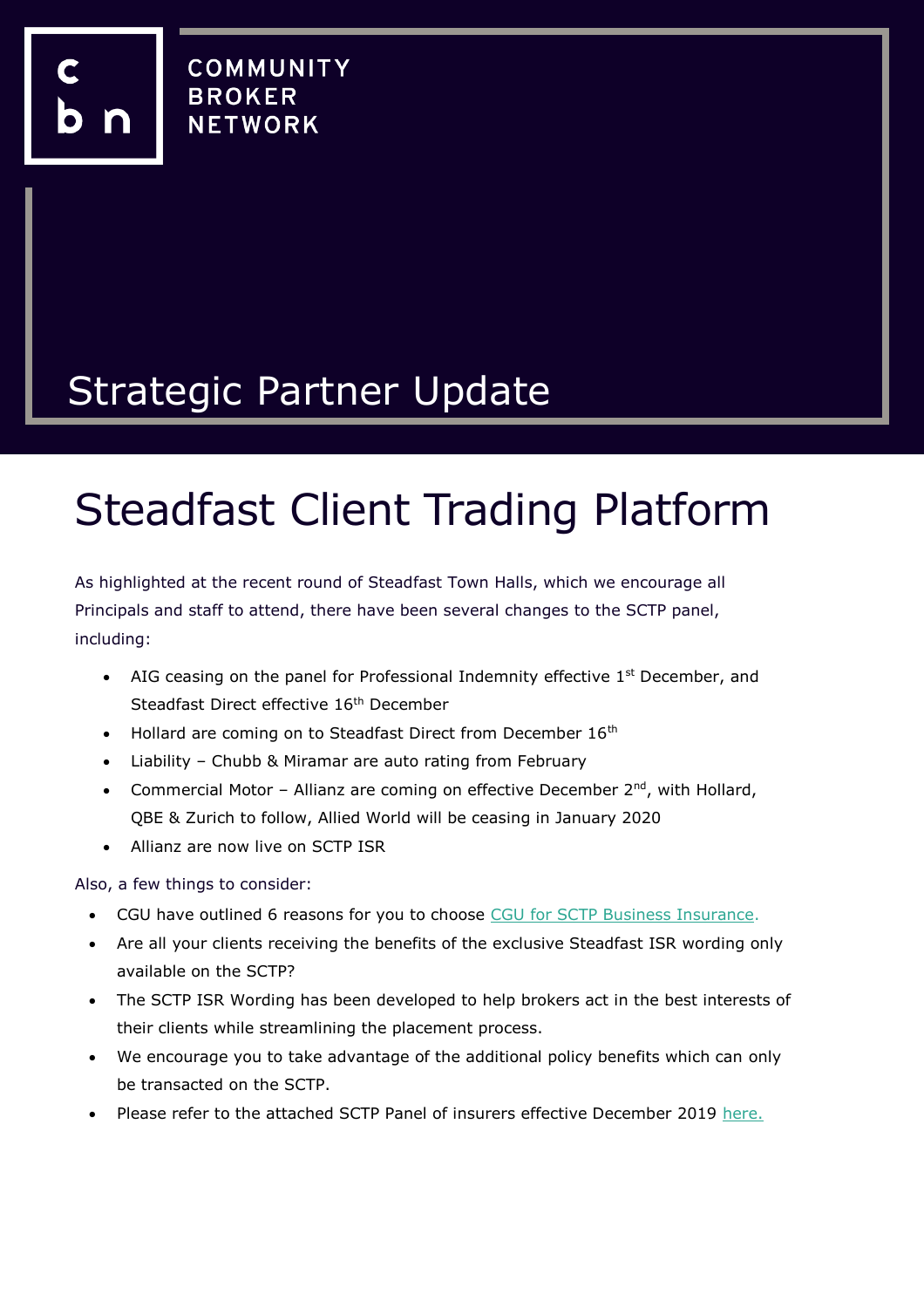# Insurer Partner Quarterly Award Winner

Last year, CBN launched an Insurer recognition program to the network. The purpose of this program is to recognise and celebrate our insurer and industry partners who make a difference to our network

#### **What do we nominate for?**

- Consistent service
- Initiative

**COMMUNITY BROKER** 

**NETWORK** 

- Problem solving and solution driven
- Difference they make to the community

We encourage you to nominate any frontline staff for the  $2<sup>nd</sup>$  quarter selection as soon as possible.

You can nominate any employee of an insurance provider from operations, underwriting, accounts or claims by writing a compelling nomination via the link below detailing how this individual has gone above and beyond.

#### **[Nominate now](https://www.surveymonkey.com/r/8YTWC7L)**

We are thrilled to advise that **Keith Naimat** from Global Transport has been selected as our quarterly winner! Nominated by **Viktorija Faraj from Nsure General Insurance Advisors.** Thank you Viktorija for your successful nomination.

Check out this happy snap of David McKinnis, CBN General Manager Strategic Partners, congratulating Keith on his award.

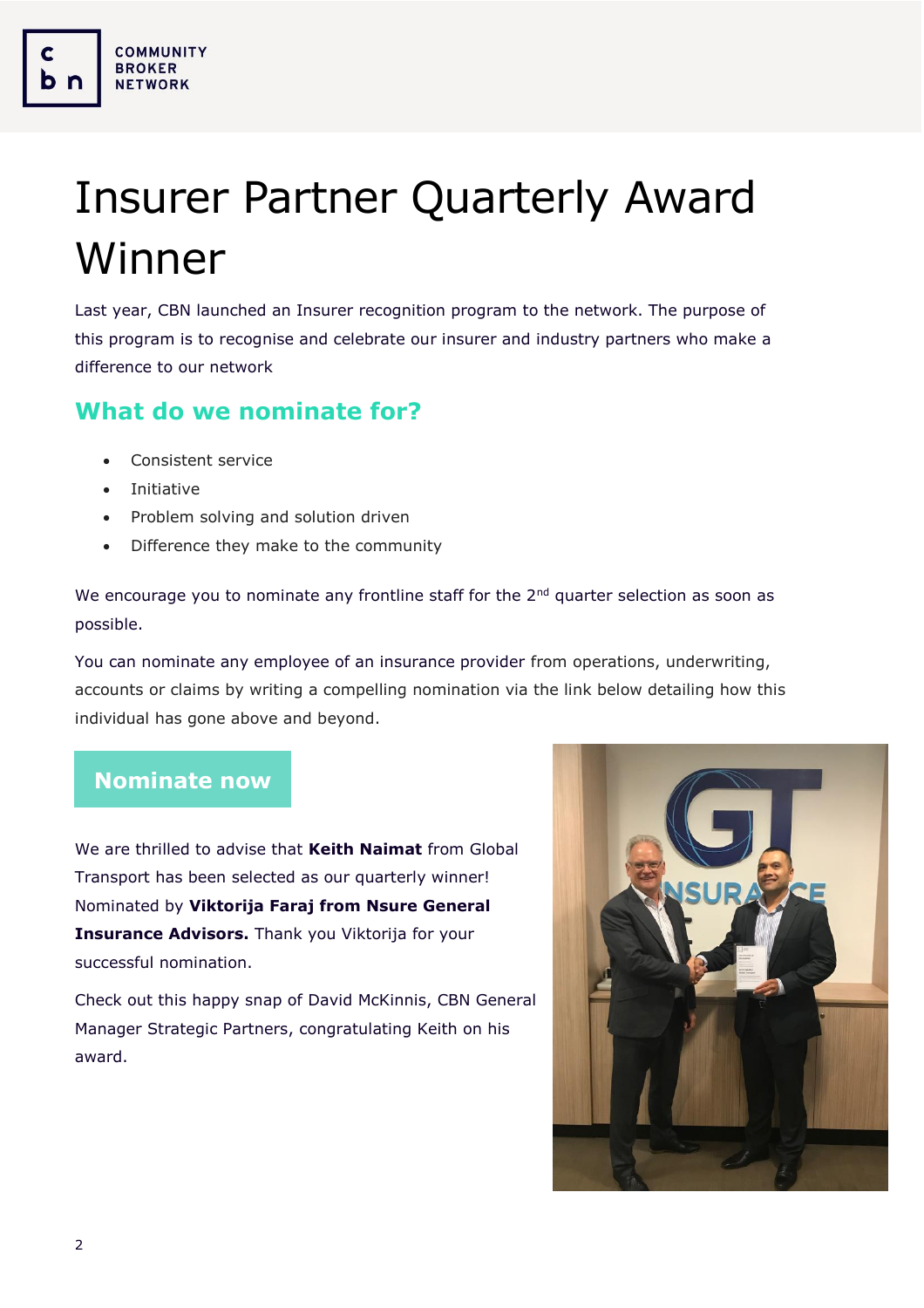# HCi New Business Discretionary Discount Reminder

CBN brokers have access to Competitive Pricing and exclusive Discretionary New Business Discounts through HCi.

#### **New Business Discretionary Discount on SCTP**

The Discretionary Discount rate on all base premiums on the SCTP is a maximum of up to 5% without referral.

#### **New Business Discretionary Discounts on Insurelink**

The Discretionary Discount rate on all base premiums on Insurelink is a maximum of up to 10% without referral

The discount only applies to Base Premium, excluding statutory charges, Fire/Emergency Services Levy or other fees.

#### **HCi Agency Fee Processing Reminder**

HCi have an underwriting Agency fee that attaches to all policies. These fees must be processed and collected on both Insurelink and SCTP. Please refer to the attached instructions for ease of reference [here.](https://www.cbnet.com.au/wp-content/uploads/2019/12/Underwriter-Agency-Fees-HCi.pdf)

#### **HCi Meet your new Key Account Manager – Matt Ennis**

[Find out more about Matt Ennis here.](http://email.hollardcommercial.com.au/t/ViewEmail/r/FBEA4DE26ACD34CC2540EF23F30FEDED)

**COMMUNITY BROKER NETWORK** 

### Chubb Cyber Launch on Sunrise

Chubb Cyber Enterprise Risk Management V2 is the only Cyber insurance policy available for brokers to transact via Sunrise Exchange. CBN and Chubb are in the process of finalising all ledger connections by the end of the first week of December, so stay tuned. Find out more about Chubb Cyber Launch [here.](https://www.cbnet.com.au/wp-content/uploads/2019/12/Cyber-on-Sunrise_CBN-article.docx)